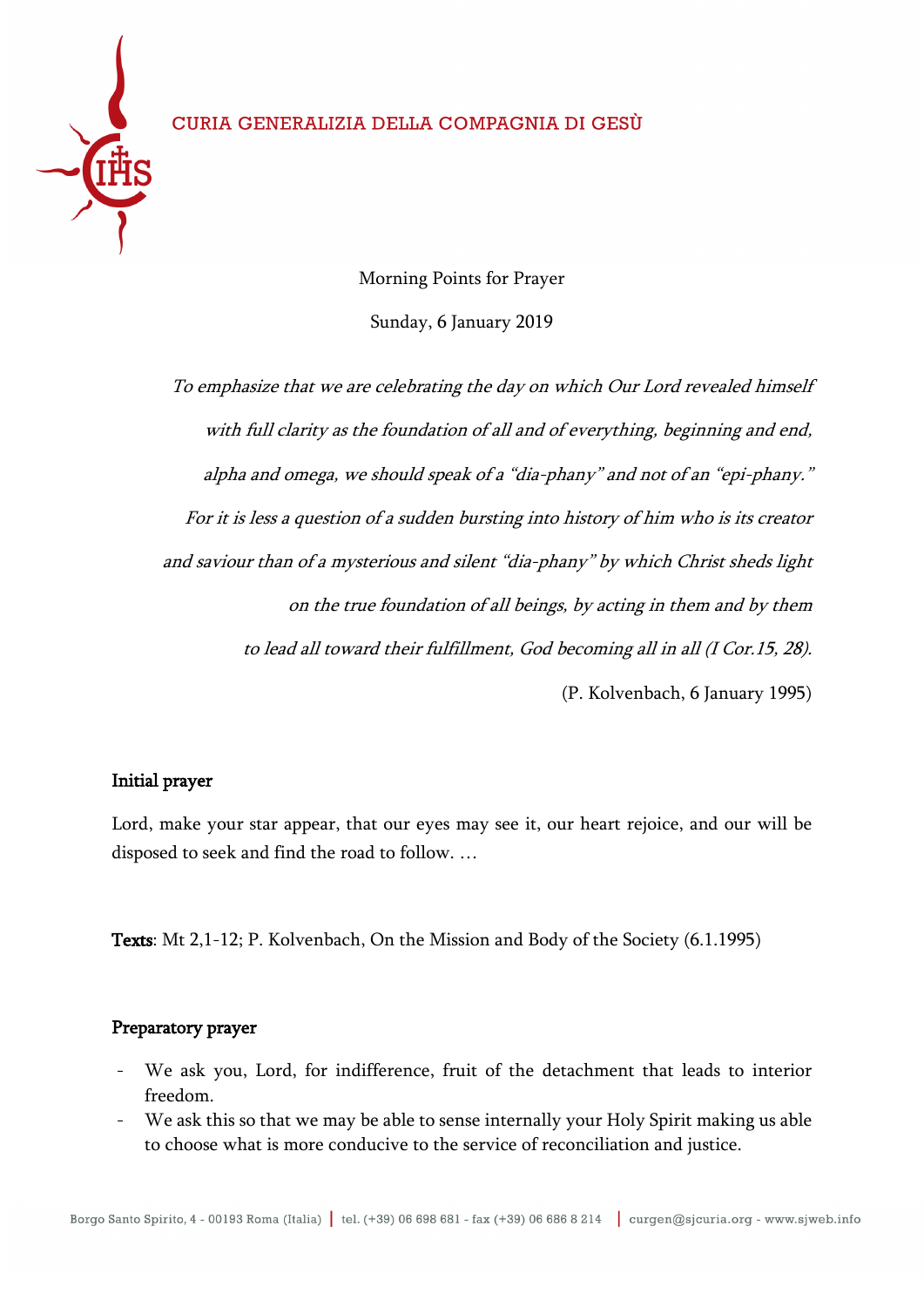

### Petition

- Teach us, Lord, to choose as you did, as you yourself knew how to choose the redemptive plan of the Father above all difficulties and suffering.
- Teach us, Lord, to choose the life that arises from love that gives itself radically.

### Composition seeing the place

- Let us imagine the **road** of the Magi who come from the East. As often happens in Scripture, one who opens oneself to God and trusts in God immediately takes to the road …
- Following the way of Ignatius, we make ourselves present interiorly to the story of the Magi; as one who serves the caravan, who collaborates in everything necessary during the long trip (preparing the camp, the meals …); a servant who listens attentively to the conversations among the Magi, their dreams, their doubts, their momentary disillusionment when the star disappears (desolation), their intense joy when seeing it again (consolation)…
- Let us walk with them each leg of the road that leads to Jerusalem, the City of David, then to Bethlehem, and then home again by a new road, chosen in discernment (warned in dreams).

### Points for contemplation:

1) How does the Lord become transparent to us in the history of the world yesterday and today …

The Magi develop an acute sensitivity to perceive the presence of the Lord in history. The signs that make them set out on the road are simple: the rising of a star …; the fragility of a poor child, accompanied by his parents in a remote town of Israel. Signs that went unnoticed by the great ones of Israel but not by the simple ones (the shepherds, the neighbors …)

Does my style of life help me to develop my sensitivity to the signs of the action of the Lord in human history?

Where is the active presence of the Lord revealed to me today? Where do I find that light that illumines the depth of human history? How do I perceive the Lord in the fragility of our brothers and sisters?

Does perceiving the signs of the action of God put me on the road?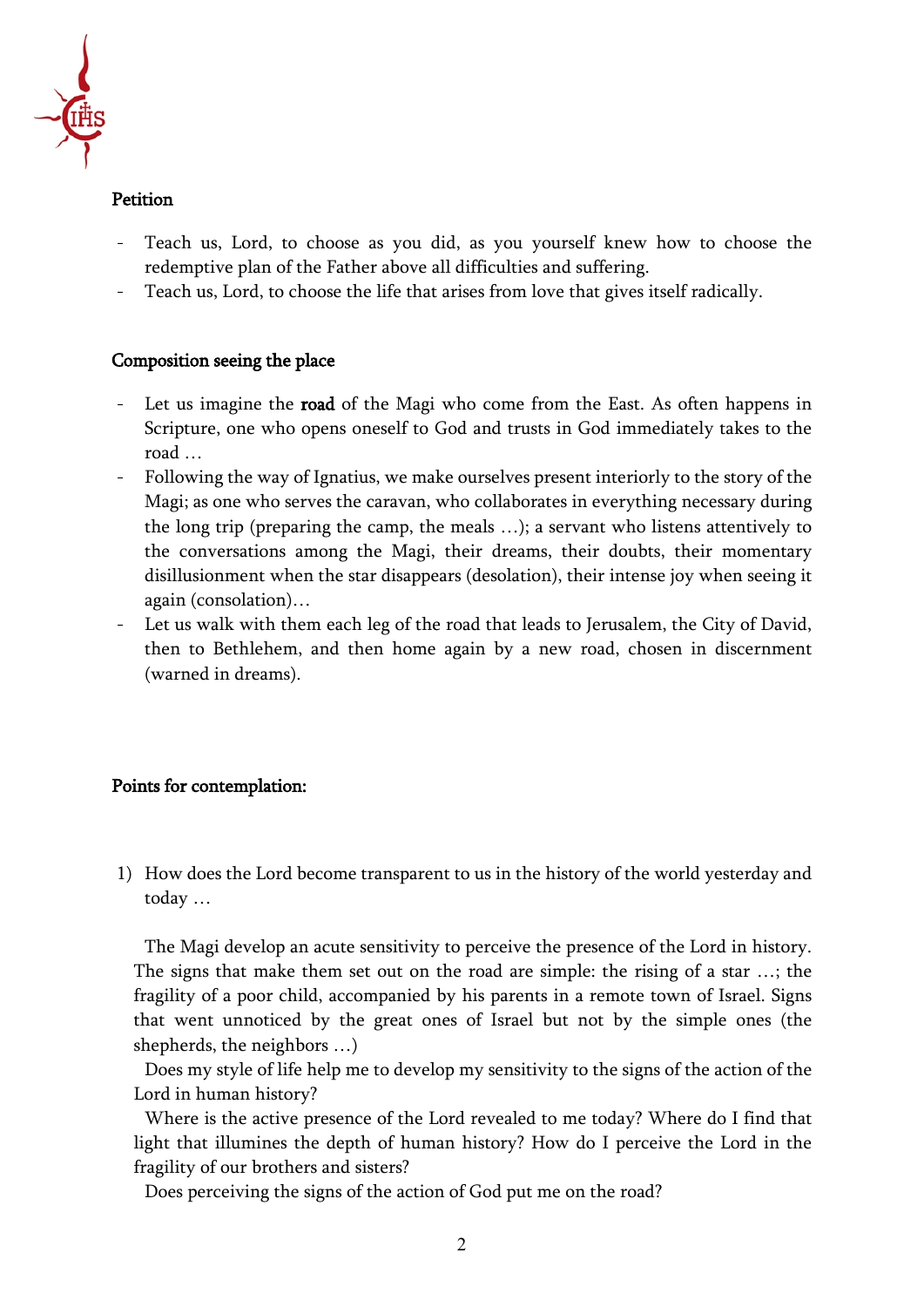

I can asks the same questions about the body of the Society: does our style of life lead us to encounter the Lord, to adore him, to set out on the road?

2) What transforms is the encounter with the Lord, the child Jesus, the crucified-risen one, who gave himself even to death to conquer death and open for us the way to the Life of God.

In the words of P. Kolvenbach: This adoration is concretely expressed by the gifts: gold for the King, incense for God, myrrh for the mortal in expectation of immortality. But if the Magi gave only gifts, they would have given nothing. In adoration they gave themselves and thus made "offerings of greater value and of more importance" (SpEx [97]). These Magi whose profession it was to search, to discern, to see, saw only a small infant, but they recognized what went infinitely beyond their perceptions: there appeared --- diaphanously – in the weakness of this infant the glory of "the eternal King" and Lord of all" (SpEx [97]).

Am I among those who, even against their sensuality, are disposed to make oblations of greater value and importance (SpEx 97)?

Is it the spiritual and apostolic tone of the body of the Society to offer not only its work but its persons, energies, resources … in the style of Jesus?

3) The Society of Jesus is for us the *other road* -- revealed in dreams -- that leads to God, through the incarnation in the world, collaborating in the reconciliation of all things in Christ.

Ever since the adoption of the Formula of the Institute (1550), one seeking to join the Society has been asked to take care, as long as he lives, first of all to keep before his eyes God and then the nature of this Institute which is, so to speak, a pathway to God; and let him strive with all his effort to achieve this end set before him by God (n.1).

The world is our house ... *another road* that crosses this human history, this world with unjust social structures, a world that has become a permanent threat to ecological equilibrium, a world in which resources, science and technology exacerbate the inequality between rich and poor.

Along the *other road*, following the child incarnate poor among the poor, we ourselves come close to the poor and make their path our own.

This *other road* leads to the proclamation of the Gospel not just with words but above all with the witness of life and with works born of total and loving self-gift. The grace received in the encounter with the child Jesus, Mary, and Joseph is not for intimate personal consumption; it is to be shared as Good News of liberation and the pathway to God.